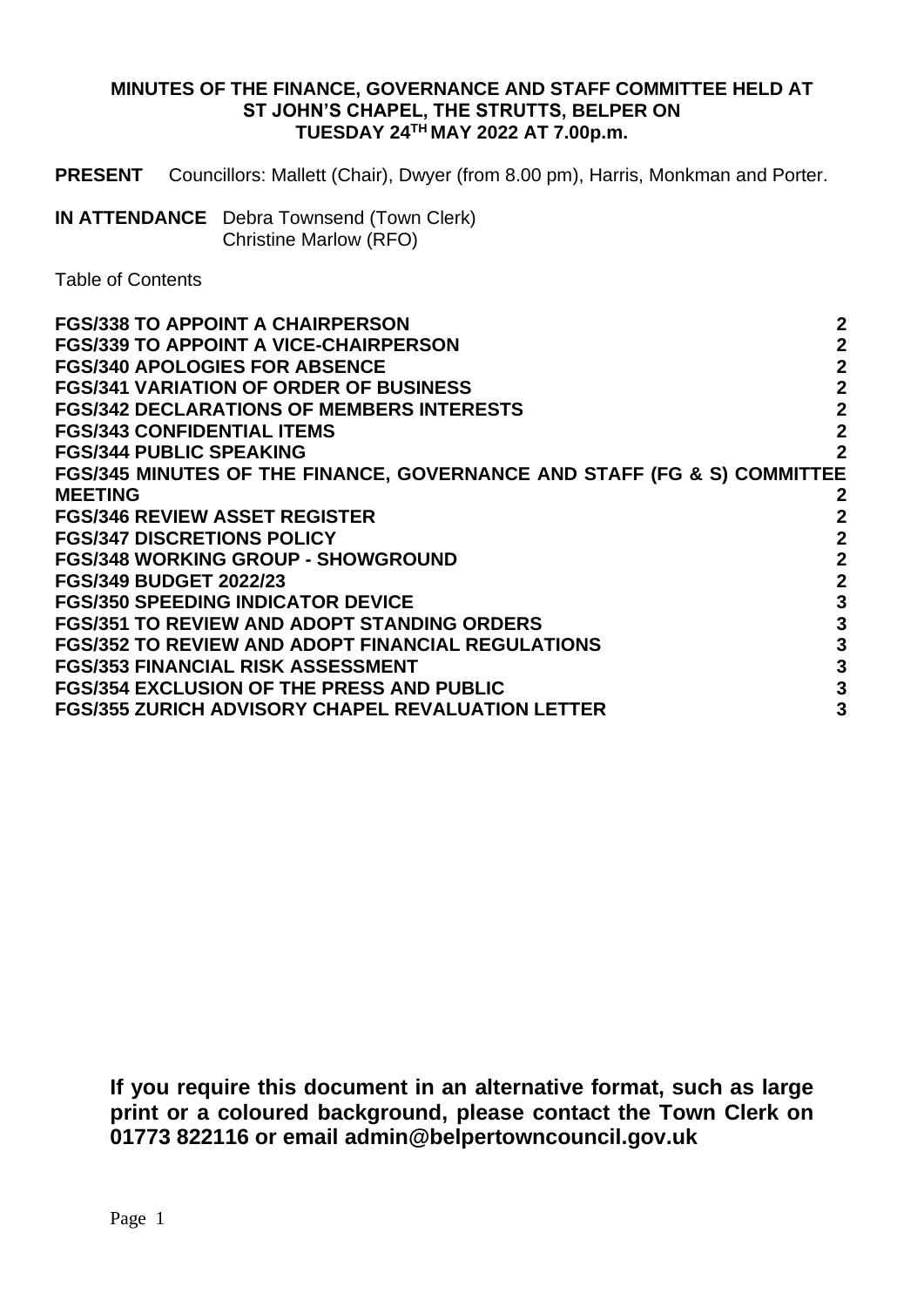# **FGS/338 TO APPOINT A CHAIRPERSON**

**RESOLVED that Cllr Mallett be appointed Chairman for the ensuing year.** 

# **FGS/339 TO APPOINT A VICE-CHAIRPERSON**

**RESOLVED that Cllr Porter be appointed Vice-Chairman for the ensuing year.**

### **FGS/340 APOLOGIES FOR ABSENCE**

Apologies for absence were received from Cllrs Angharad and Walls.

#### **FGS/341 VARIATION OF ORDER OF BUSINESS**

It was agreed to move Item 13 to after Item 14.

#### **FGS/342 DECLARATIONS OF MEMBERS INTERESTS**

Cllr Monkman declared a personal interest in Minute Number FGS/xx as a Member of Amber Valley Borough Council and remained in the meeting during this item. (12)

### **FGS/343 CONFIDENTIAL ITEMS**

None

**FGS/344 PUBLIC SPEAKING**

None

### **FGS/345 MINUTES OF THE FINANCE, GOVERNANCE AND STAFF (FG & S) COMMITTEE MEETING**

**RESOLVED that the Minutes of the Meeting held on 22nd February 2022 were agreed as a true and accurate record.**

## **FGS/346 REVIEW ASSET REGISTER (Attached at Appendix A)**

**RECOMMENDED that the policy as submitted be approved subject to;**

- **a) The RFO to check who the Spencer Memorial belongs to, and it be added to the Asset Register if appropriate.**
- **b) Three de-humidifiers be added to the Asset Register and insurance schedule (currently stored at Strutts). Purchased November 2019.**
- **c) RFO to check if the digital totem should be added to Belper Town Council's Asset Register and insurance schedule.**

# **FGS/347 DISCRETIONS POLICY (Attached at Appendix B)**

**RECOMMENDED that the policy as submitted be approved.** 

#### **FGS/348 WORKING GROUP - SHOWGROUND**

It was agreed at a meeting of Full Council on 10<sup>th</sup> May 2022 that the Chair of the Finance Governance and Staff Committee becomes a member of the Working Group considering the future use of the Showground. **Noted.**

#### **8.00 pm Cllr Dwyer joined the Meeting**

## **FGS/349 BUDGET 2022/23 RECOMMENDED that;**